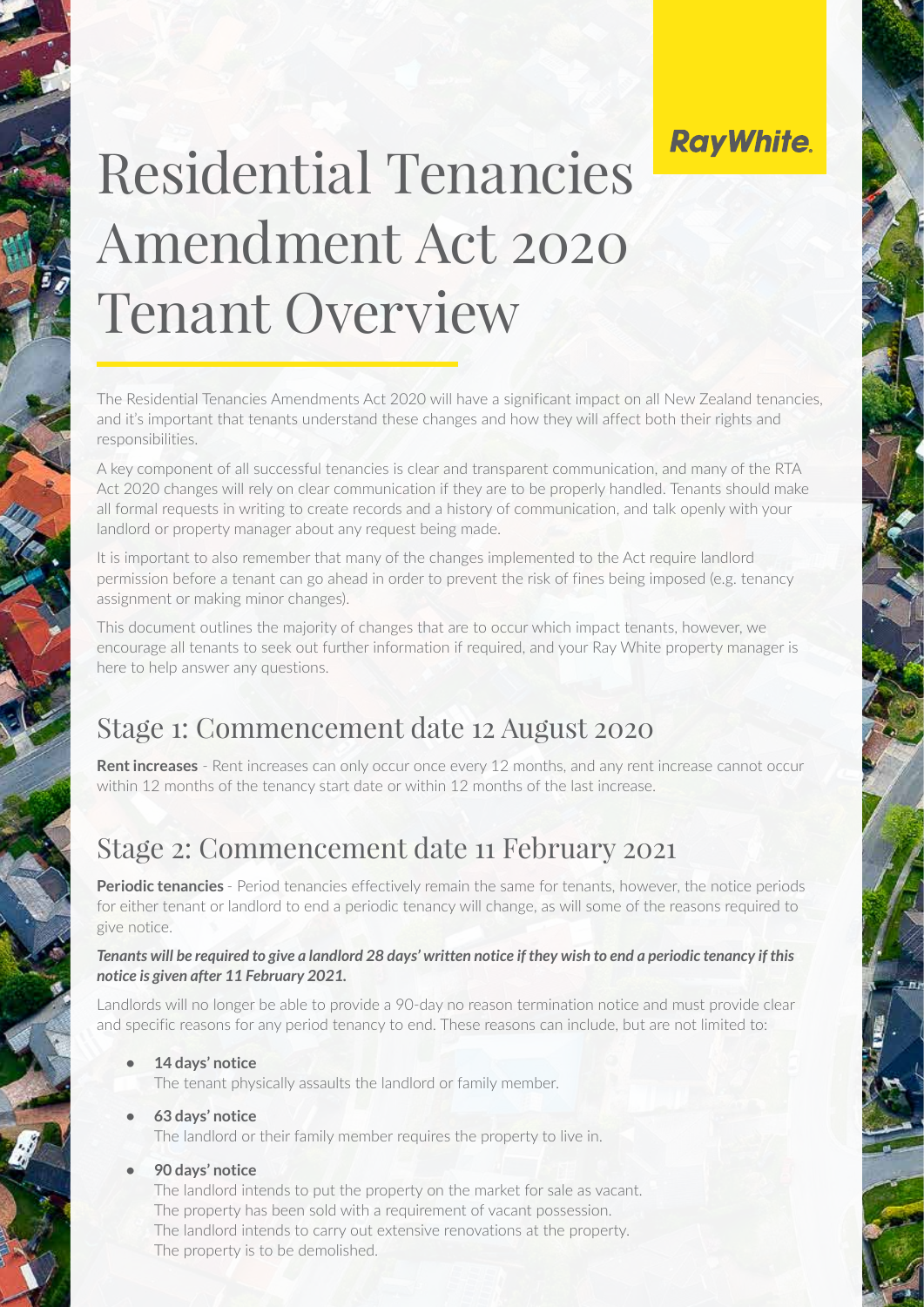Tenants should be aware that the changes also bring allowances for a periodic tenancy to be terminated upon application by the landlord to the Tenancy Tribunal in the following circumstances:

- The landlord issues three separate notices for antisocial acts in a 90-day period.
- The landlord issues three separate notices for late rent (5 working days +) in a 90-day period.
- The landlord will suffer greater hardship than the tenant, if the tenancy continues.

**Fixed-term tenancies** - All fixed-term tenancies will convert to periodic tenancies at the end of their term unless the tenant agrees for it to end, the tenant and landlord agree on another fixed-term period, or the tenant gives 28-days' notice for any reason (just prior to expiry).

Landlords may still give notice to end a fixed-term tenancy upon its expiry and final date, providing the same reasons used for periodic tenancies apply e.g. sale of property, or family members moving in etc.

A fixed-term tenancy can also still be terminated upon application to the Tenancy Tribunal by either party, and if the circumstances allow.

**Making minor changes** - Tenants can request to make a change to a rental property and this request cannot be declined by the landlord if the change is minor - examples of minor changes may include shelving, TV aerials, small gardens, curtains, etc.

When tenants request to make any minor alteration at their property, they should map out the full details to provide with any request. Consider items like where is the change happening, who will carry out the work, how will you manage the change to prevent property damage, and how will you reinstate the property back to normal when the tenancy ends.

Requests for any changes must be made by the tenant in writing, and landlords must respond to such requests within 21-days. Tenants cannot proceed without permission and must seek tribunal action if this is unreasonably refused.

Landlords can place *reasonable* conditions as to how any changes are carried out. Tenants are responsible for any costs associated with both the installation and reversal of any minor changes, and are required to return the property back to 'substantially the same' condition as before.

**Rental bidding** - A property cannot be advertised for rent without the rental price being clearly listed, and any rental bids or rental auctions etc cannot be encouraged by a landlord or agent. Tenants can still offer to pay more for a property, if they independently choose to do so.

**Assignment of a tenancy** - Tenants can request to assign their tenancy to another party if legitimate circumstances justify the assignment to occur. Landlords must respond to any such request within a *reasonable* timeframe.

Landlords retain their rights to conduct necessary vetting and checks on any proposed assignee and can decline this request if evidence can be shown that the proposed tenant is not suitable.

If the existing tenant cannot provide legitimate reasons why they are wanting to assign their tenancy, if the proposed new tenants have a poor tenant history or Tenancy Tribunal orders against them etc, or they cannot take on the remaining length of the tenancy term, it *may* be declined.

We recommend you speak with your property manager or landlord prior to making any requests for assignment to ensure the process is handled properly.